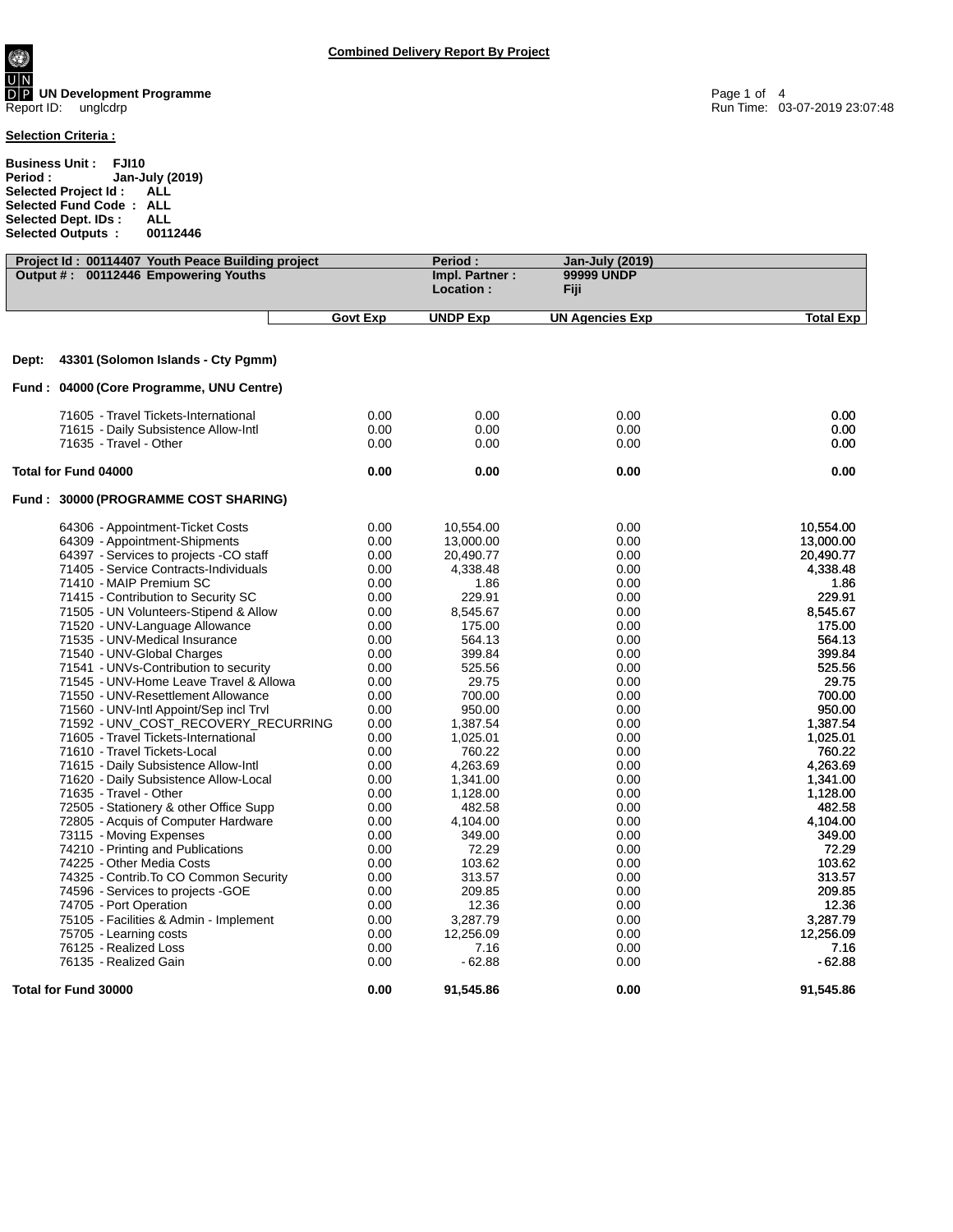0 **UN Development Programme** Page 2 of 4 Report ID: unglcdrp Run Time: 03-07-2019 23:07:48

| Project Id: 00114407 Youth Peace Building project<br>Output #: 00112446 Empowering Youths |                 | <b>Period:</b><br>Impl. Partner:<br>Location: | <b>Jan-July (2019)</b><br>99999 UNDP<br>Fiji |                  |
|-------------------------------------------------------------------------------------------|-----------------|-----------------------------------------------|----------------------------------------------|------------------|
|                                                                                           | <b>Govt Exp</b> | <b>UNDP Exp</b>                               | <b>UN Agencies Exp</b>                       | <b>Total Exp</b> |
| Total for Dept:<br>43301                                                                  | 0.00            | 91,545.86                                     | 0.00                                         | 91,545.86        |
| Total for Output: 00112446                                                                | 0.00            | 91,545.86                                     | 0.00                                         | 91,545.86        |
| <b>Project Total:</b>                                                                     | 0.00            | 91,545.86                                     | 0.00                                         | 91,545.86        |

Signed By : \_\_\_\_\_\_\_\_\_\_\_\_\_\_\_\_\_\_\_\_\_\_\_\_\_\_\_\_\_\_\_\_\_\_\_\_\_\_\_\_\_\_\_\_\_\_\_\_\_\_\_\_\_\_\_\_\_\_\_\_\_\_ Date : \_\_\_\_\_\_\_\_\_\_\_\_\_\_\_\_\_\_\_\_\_\_\_\_\_\_\_\_\_\_\_\_\_\_\_\_

Signed By : \_\_\_\_\_\_\_\_\_\_\_\_\_\_\_\_\_\_\_\_\_\_\_\_\_\_\_\_\_\_\_\_\_\_\_\_\_\_\_\_\_\_\_\_\_\_\_\_\_\_\_\_\_\_\_\_\_\_\_\_\_\_ Date : \_\_\_\_\_\_\_\_\_\_\_\_\_\_\_\_\_\_\_\_\_\_\_\_\_\_\_\_\_\_\_\_\_\_\_\_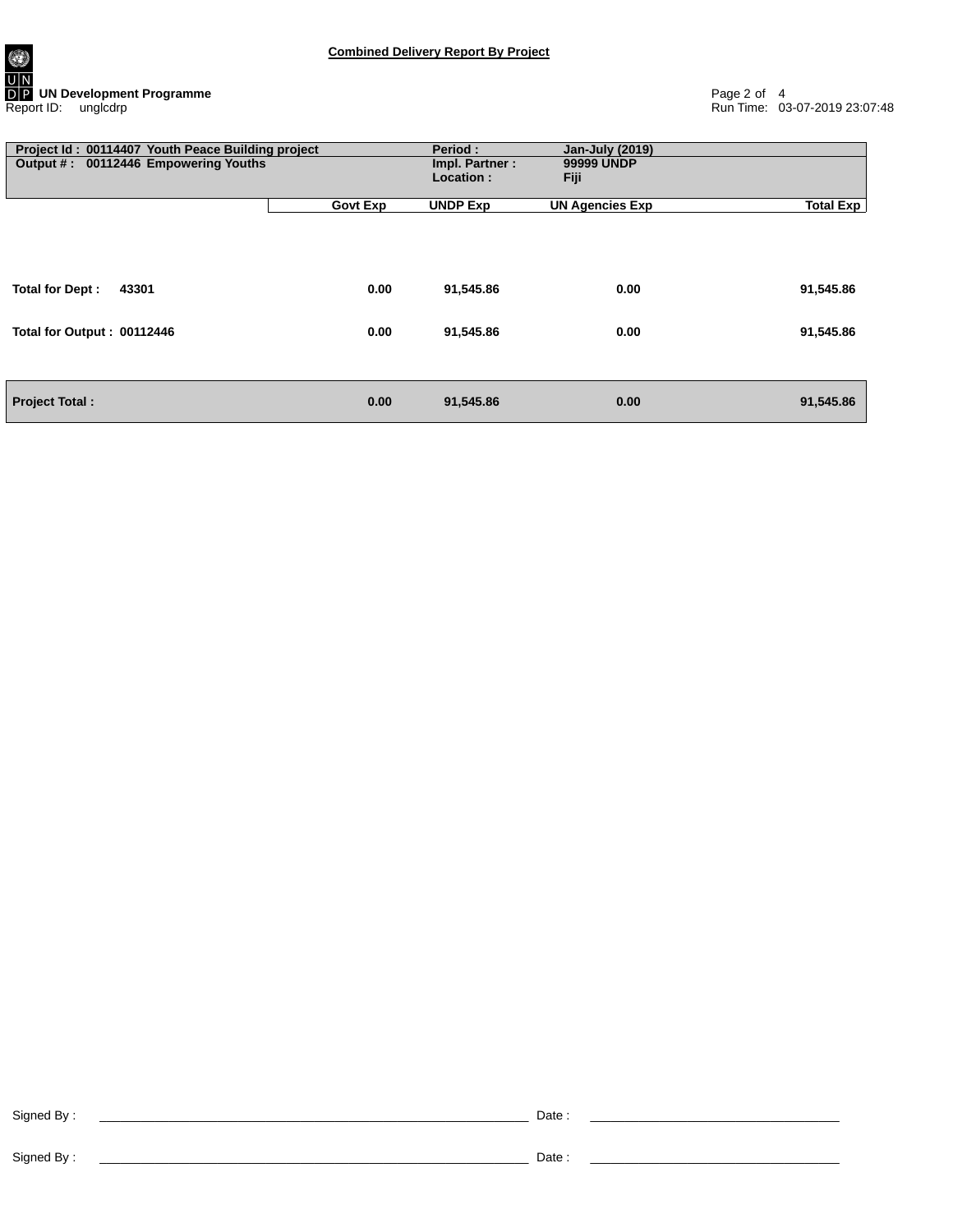**Business Unit : FJI10 Period : Jan-July (2019) Selected Project Id : ALL Selected Fund Code : ALL Selected Dept. IDs : ALL Selected Outputs : 00112446**

| Project Id: ALL<br>Output #: ALL   |                 | Period:<br>Impl. Partner:<br>Location: | Jan-July (2019)        |             |
|------------------------------------|-----------------|----------------------------------------|------------------------|-------------|
|                                    | <b>Govt Exp</b> | <b>UNDP Exp</b>                        | <b>UN Agencies Exp</b> | Total $Exp$ |
| 43301 - Solomon Islands - Cty Pgmm | 0.00            | 91,545.86                              | 0.00                   | 91,545.86   |

**Combined Delivery Report By Project**